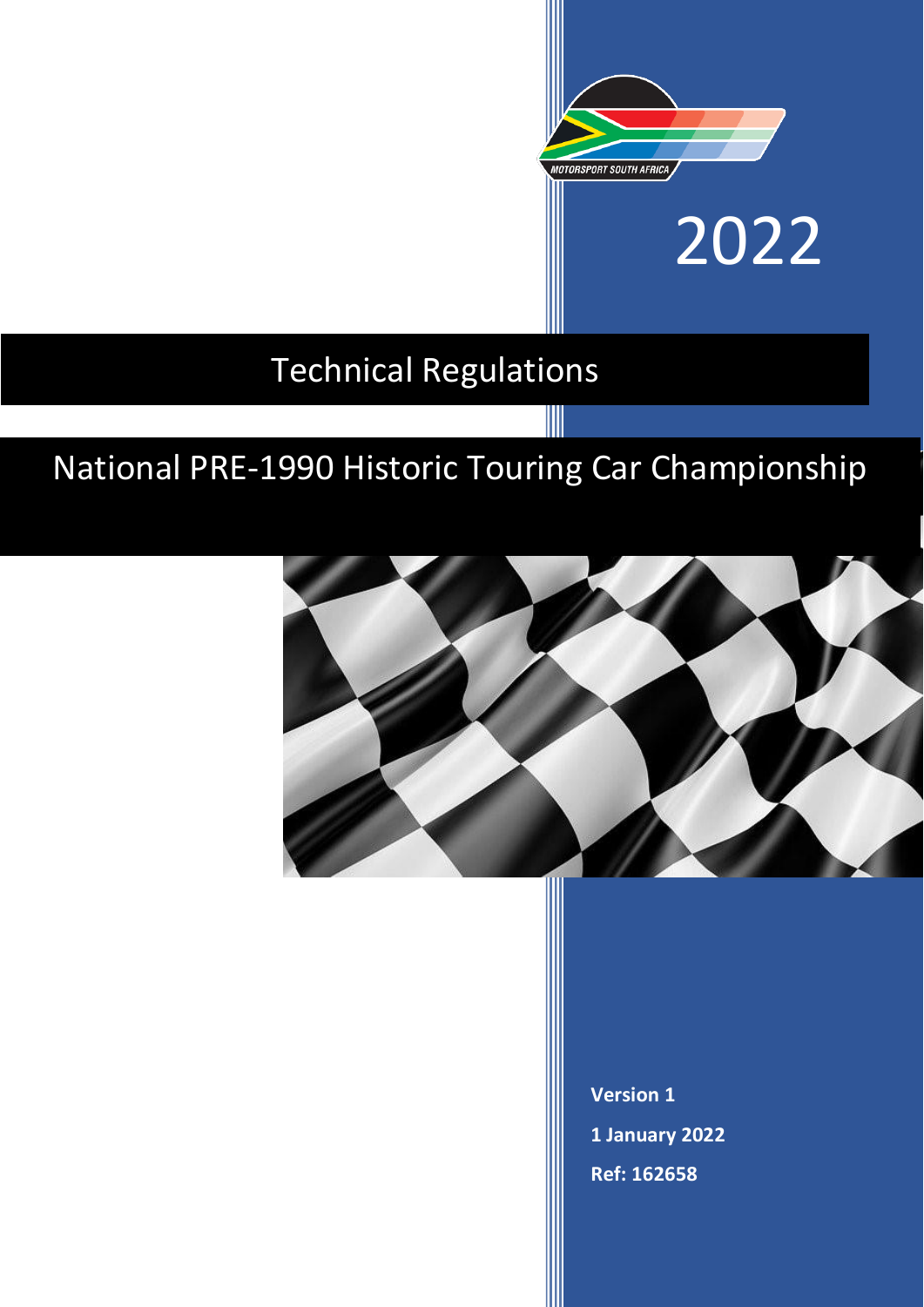## **REVIEW AND AMENDMENTS**

Motorsport South Africa (MSA) will periodically review these rules and will present the revised version to all members for agreement to publish the updated version.

Amendments and updates to the rules will be recorded in the Amendment Record, detailing the updated version, date of approval of the amendment and a short summary of the amendment.

## **AMENDMENT RECORD**

| Modified SSR / Art | <b>Date Applicable</b> | <b>Date of Publication</b> | <b>Clarifications</b> |
|--------------------|------------------------|----------------------------|-----------------------|
|                    |                        |                            |                       |
|                    |                        |                            |                       |

## **CONTROL:**

These regulations were compiled by the WPMC Historic category in consultation with Historic Racing South Africa, Midvaal Historic Car Club, Retro Racing South Africa, Border Motorsport Club, Algoa Motorsport Club and Historic Motoring Commission (HMC). for final publication by Motorsport South Africa (MSA) and for use by all the above mentioned clubs. The HMC hereby reserves the right to monitor and if so necessary, amend any such historic regulation in the best national historic interests of the category through consultation with all historic clubs.

## **Historic Touring cars Pre-1990**

These Historic Cars shall be defined as production type cars raced, registered and produced post 1 January 1980 but prior to 31 December 1989. These cars and any derivative thereof must be out of production for at least 20 years after this cut-off date pre-1990.

Cars must have an MSA stamped and registered Historic Technical Passport available for inspection at all events. Any aspect of a car not detailed as permitted is deemed not to be permitted. (Refer GCR 226)

## **CATEGORY SPECIFICATIONS:**

## **ELIGIBILITY**

- 1. Historic Cars Pre-1990 Series is open to cars that fit the general category Historic Cars (2-door and 4-door).
- 2. Historic Touring Cars Pre-1990 are production cars launched before 31st December 1989.
- 3. Vehicles may be brought up to any series production specifications for that model prior to 31st December 1989.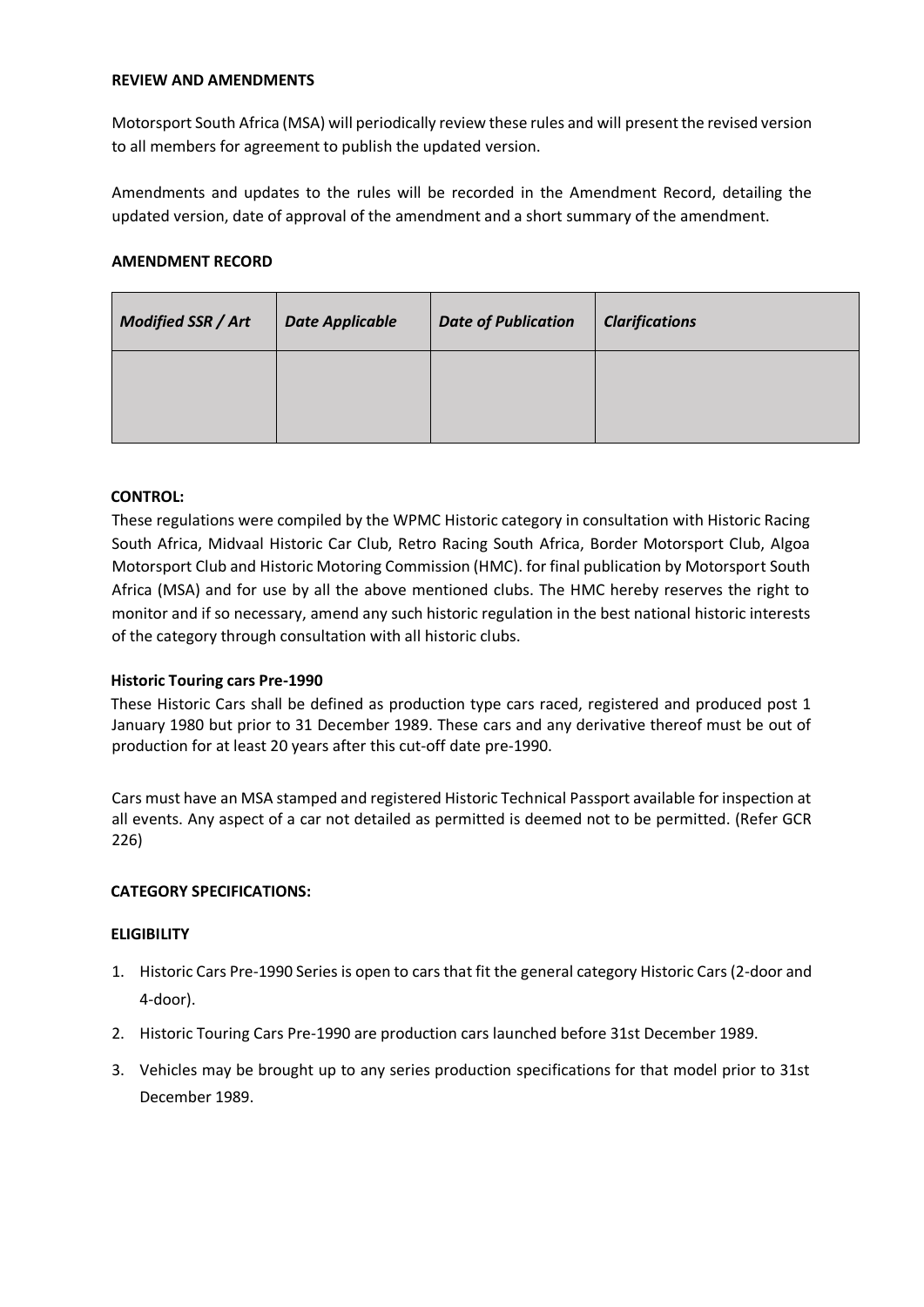- 4. Only period (pre 31 December 1989) type modifications will be permitted unless otherwise stated. Any modifications must be proven to be in this period as stated. Where applicable, mechanical parts may not be replaced with electronic parts.
- 5. Production cars fitted with OEM forced induction will be limited to a maximum of 1 turbo charger. Competitors registering in this Championship do so in the full knowledge and acceptance of these regulations. Refer to SSR 2.
- 6. The responsibility to prove eligibility is that of the entrant at all times.
- 7. The Controllers reserve the right at their sole discretion to include or exclude any vehicle.

# **TECHNICAL SPECIFICATIONS:**

# **1. CHASSIS:**

- 1.1. Chassis and chassis members must remain as originally manufactured fixed static portion should remain as per manufacturer as it is a safety critical item and lightening or reducing of chassis is prohibited.
- 1.2. Addition of material to strengthen the chassis and seam welding is permitted.
- 1.3. Steering wheels and steering columns are free.
- 1.4. Foot controls and their linkages are free except that the foot-operated surface of the brake pedal must be located no more than 100 mm forward or rearward of the original production position.

# **2. BODYWORK:**

- 2.1. Bodywork must be complete and standard in shape and silhouette, material and thickness on all exterior surfaces. Plan and profile to remain. Where original materials are unobtainable, local repairs of adequate strength may be made using non-original material but will be limited to the use of glass fibre only. The removal of exterior decorative strips and bumpers is permitted. Panels of a glass fibre material, if approved on application to the controllers, may be used to replace metal panels, however the panel must be panel for panel from all angles the same as the original. Panels manufactured from other composite material are specifically excluded.
- 2.2. Reworking or modification to exterior bodywork is prohibited. The wheel arch fender pressing may be flared to a maximum of 50mm on each side.
- 2.3. Strengthening is permitted.
- 2.4. Interior: These regulations require the retention of the complete dashboard, all interior door and rear quarter trim. Door panels may be replaced by aluminium. In the cabin, floor carpets, under felt, sound deadening, headlining, front and rear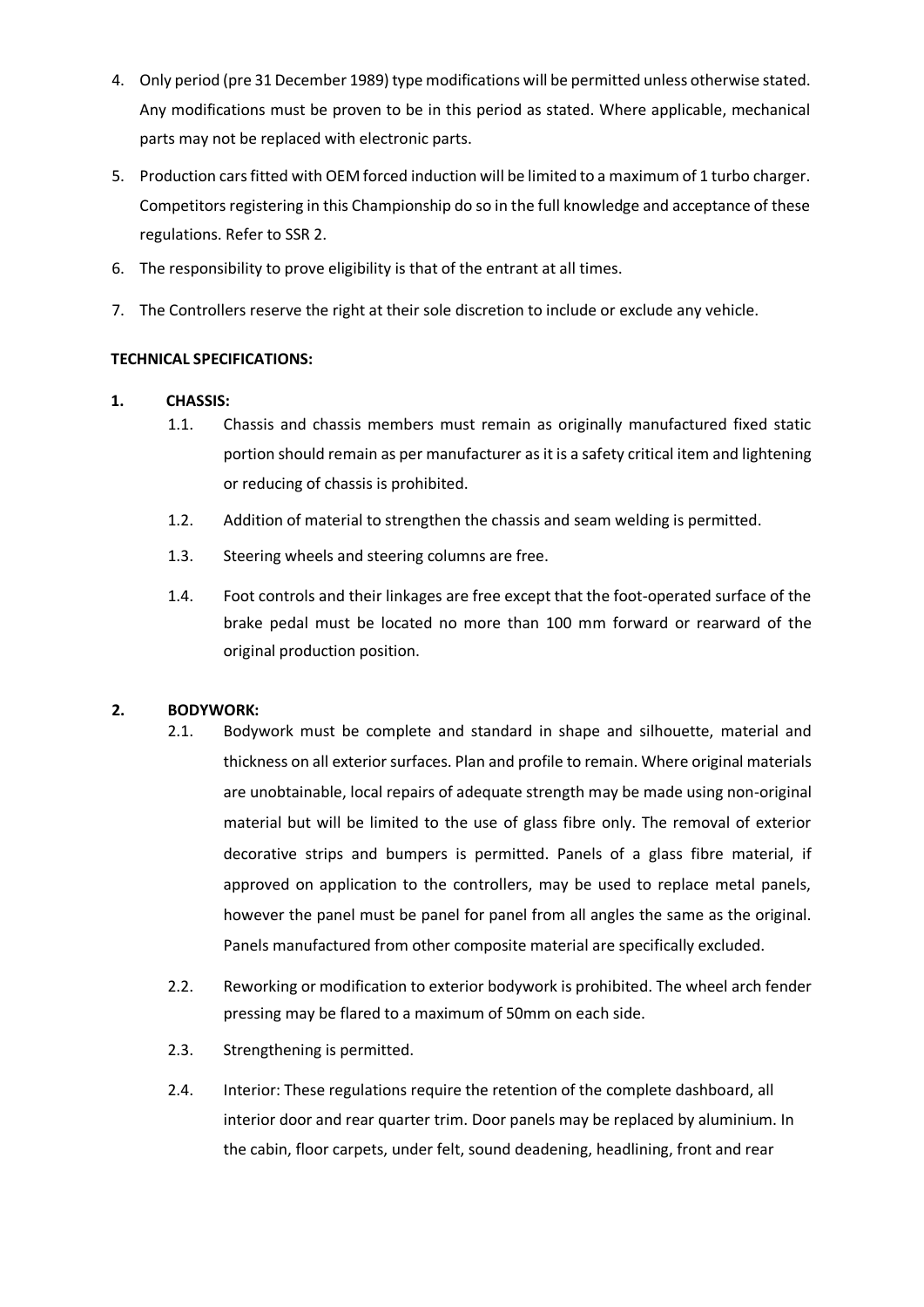parcel shelves, centre consoles, the front passenger and rear seats and trim in the boot/luggage compartment may be removed.

- a) Instrumentation is free although the original complete dashboard must remain.
- b) Windscreens and side windows may be replaced with polycarbonate lexan providing the front windscreen is not less than 5mm thick.
- c) Drivers seat is free subject to MSA requirements and the driver must be located entirely to the one side of the centre line of the car.
- d) Heaters and interior ventilation systems may be removed.
- 2.5. The original boot and bonnet fasteners may be removed. The bonnet and boot shut lines must be as in production.
- 2.6. "Front Vallance" and additional louvers are allowed for radiator or heat exchanger cooling as per period and per racing evidence and as per picture evidence.
- 2.7. NECA duck air ventilation is allowed if raced in the period on the bonnet.
- 2.8. Bumpers and embellishers may be removed, but headlamps and headlamp rims, tail lamps and radiator grilles must remain as standard for the model.
- 2.9. Front engine cars may raise the rear section of the bonnet to a maximum of 25mm above the shut line to aid cooling.

# **3. ENGINE:**

- 3.1. The engine must be located in the original position. Cars fitted with ECU in the period, which are now longer serviceable, may fit an alternative ECU. ECU that can be manipulated from inside the Cockpit is prohibited. Only Period correct functionality and configuration will be allowed and must be indicated on the HTP documentation.
- 3.2. The original standard production cylinder block for the model must be used. It must be a period correct manufactured block.
- 3.3**.** Although they may be modified, the cylinder head(s) must be the standard production component or a replacement alternative manufactured by the same manufacturer as the original production component of that era. The number of valves as well as the number of spark plugs must remain the same as the original replaced head for the model / type.
- 3.4. The crankshaft is free.
- 3.5. Camshafts, camshaft bearings and drive systems are free, provided that they remain in their original positions and remain the sole means of operating the valves.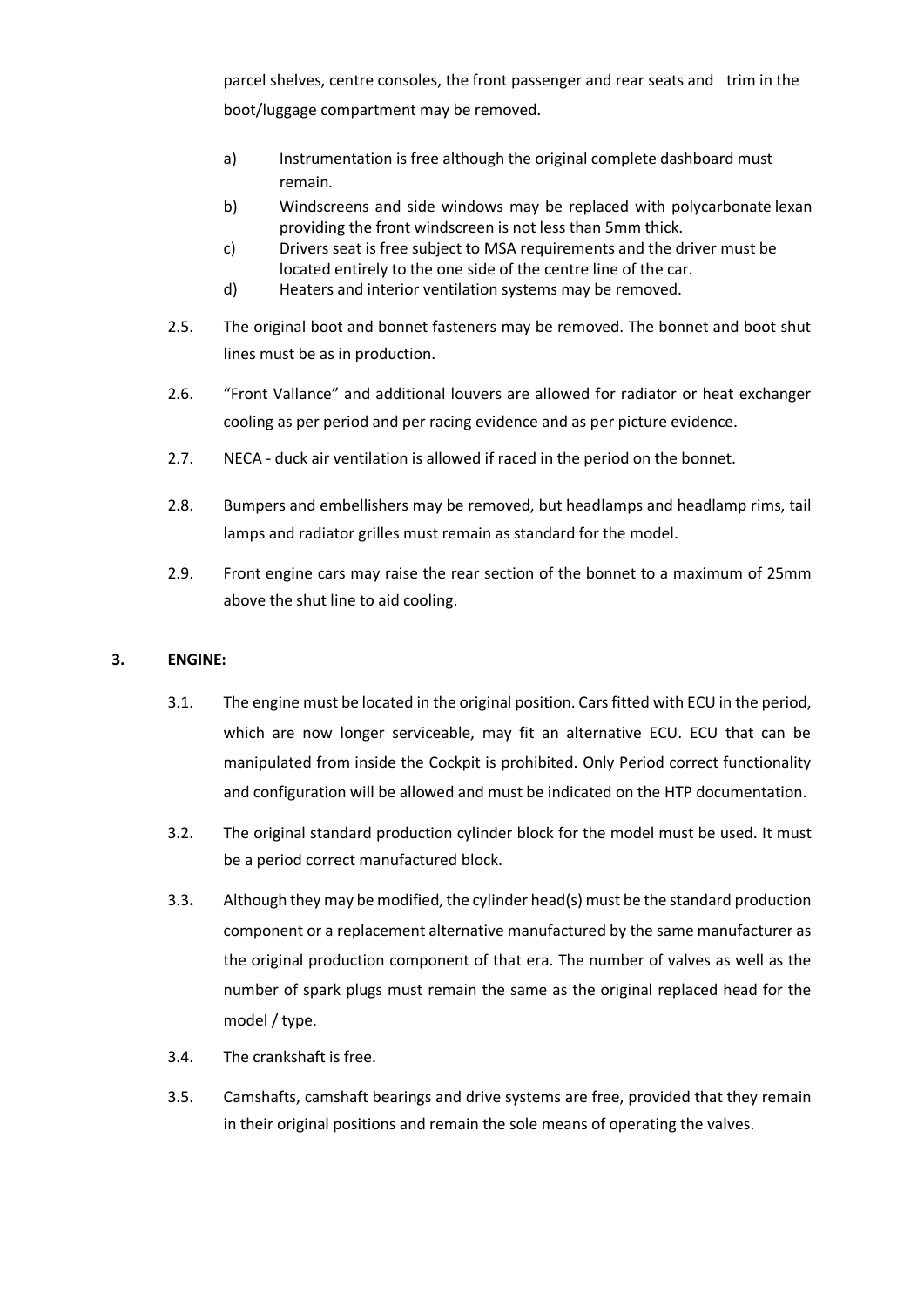- 3.6. Cars in the era that were produced with electronic fuel injection will be permitted to run the electronic fuel injection with the standard manifold or aftermarket throttle bodies if raced like that in the period.
- 3.7. Carburetors are free.
- 3.8. Radiators are free but must remain in their original location.
- 3.9**.** Oil coolers and additional water radiators are permitted provided they are located within the periphery of the bodywork.
- 3.10. The exhaust system is free provided it is not routed within the cockpit area and is also subject to MSA requirements as regards decibel levels.
- 3.11. The distributor may be fitted with an after-market spark triggering device, but the distributor must remain in its original position and must maintain its original function. Any additional system which processes information acquired from the ambient conditions and / or the engine is not permitted. The distributor must be the only means of determining ignition advance and retard and must continue to distribute the high-tension spark. The firing order must not be changed. The remainder of the ignition system is free.
- 3.12**.** Forced induction is not permitted unless either fitted in production or homologated. Boost pressure may not be adjustable from within the cabin. Only period components may be used. Boost Pressure is limited to a maximum of 100 kPa or 1 Bar above atmospheric pressure or as per manufacture.
- 3.13. Turbo and diameter to remain as per OEM in the period.
- 3.14. Inlet and exhaust manifolds are free.
- 3.15. It is permissible to remove metal from original cylinder blocks and heads.
- 3.16. Fuel pumps and fuel tanks are free subject to MSA requirements.
- 3.17**.** All other engine components are free. Engine capacity may be increased within the confines of the manufacturers original production engine block.
- 3.18**.** Water coolant to be circulated via a pulley driven pump.

#### **4. SUSPENSION:**

- 4.1. Front suspension: Suspensions may be modified providing the original type and one of the manufactures' original mounting points per wheel on the body is retained. Remote reservoir shocks are not permitted.
- 4.2. Rear suspension: Suspensions may be modified providing the original type and at least one of the manufacture's original mounting points per wheel are retained.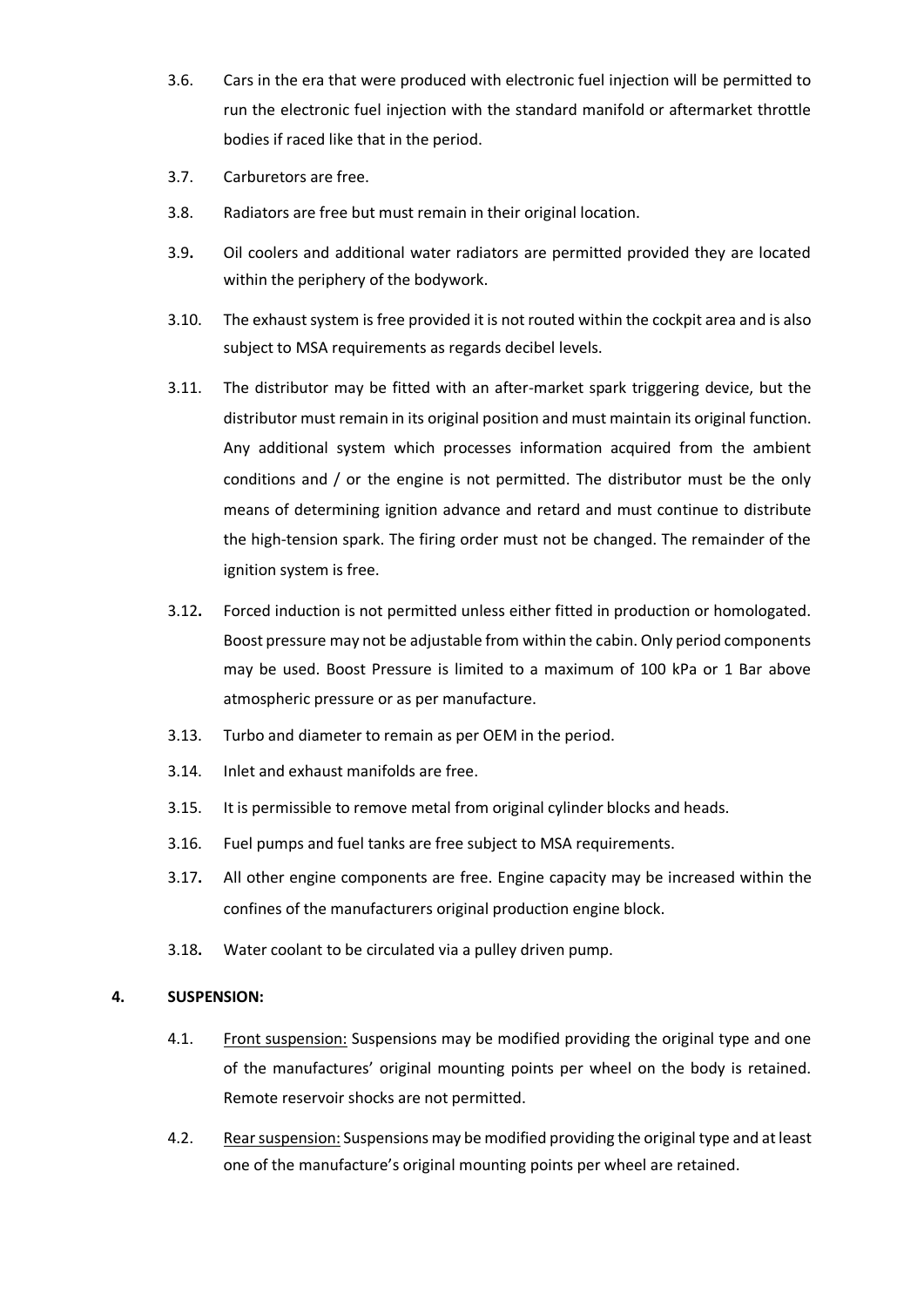- 4.3. Additional mounting points for the adding of roll bars, radius arms, tramp rods and lateral control rods (Panhard Rod & Watts linkage) may be fitted.
- 4.4**.** Shock absorber make and type are free and coil over units are permitted. Remote reservoir shocks are not permitted.
- 4.5. Spring rates are free but the original type of spring must be retained made of the original material and remain effective. Original spring type may be supplemented by the use of coil over type shock absorbers.
- 4.6. Suspension bushes are free.
- 4.7**.** Wheel base datum points must remain within 25mm of the standard specification

## **5. TRANSMISSION:**

- 5.1. The gearbox must remain in the original position. Vehicles must use an original production type of gearbox with the same number of forward and reverse gears as the original standard production gearbox fitted for that model.
- 5.2. Gear ratios and type are free but gearboxes and transaxles with rapidly interchangeable ratios or proprietary racing gearboxes are prohibited.
- 5.3. The rear axle must remain in the original position.
- 5.4. The rear axle casing is free.
- 5.5. The final drive ratio is free.
- 5.6. Mechanical limited slip or torque biasing differentials are permitted.
- 5.7. Sequential gearboxes and/or traction control devices are prohibited.

## **6. BRAKES:**

- 6.1. Brake system modifications are free save that carbon type brake rotors and ABS systems are prohibited.
- 6.2. ABS will only be permitted on vehicles that came with this feature as standard by the manufacturer at the time.
- 6.3. Brake lights must be operational and operated only by the brake pedal without a delay or another switching device

# **7. ELECTRICAL:**

- 7.1. Electrical equipment is free provided that a battery and starter are always fitted and in full working order.
- 7.2. Headlights, tail lights, indicators and stop lights must fitted, brake light must be working as required. Where standard headlights and additional LED type spotlights are used in a race, they must be angled to not interfere with view of the drivers in the cars in front.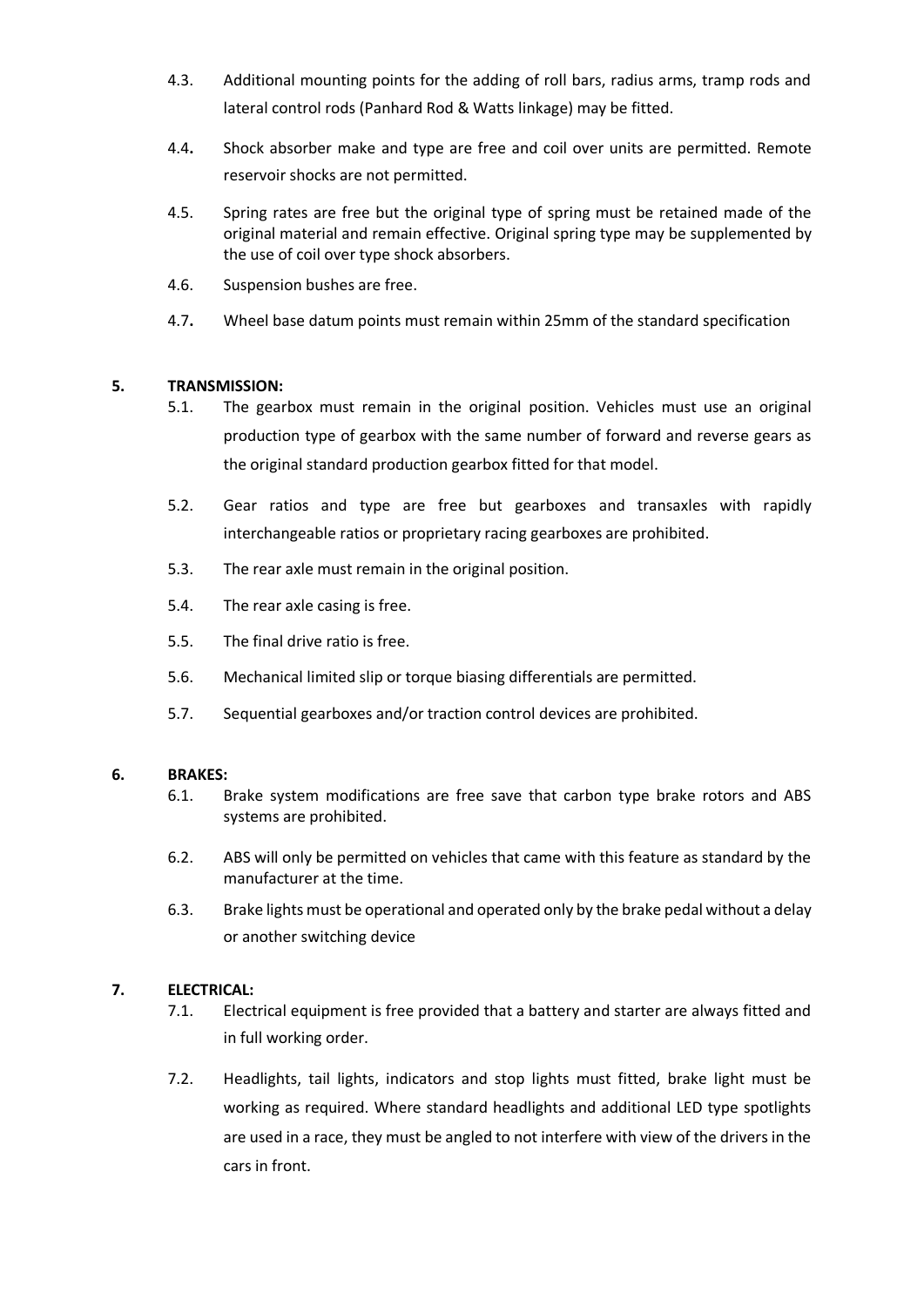7.3. No LED type strip lighting is allowed. LED lights may be used within the original light fitting.

## **8. WHEELS AND TYRES:**

- 8.1. Wheels must fit inside the bodywork as per Section 3.
- 8.2. Any period style wheel rim that has a diameter within one inch either side of what was fitted as original equipment may be used.
- 8.3. Tyres: DOT approved semi slicks or locally manufactured production car tyres are allowed. Full Slicks and Cut-slicks are prohibited.

#### **9. GENERAL SPECIFICATIONS:**

- 9.1. Minimum weight for cars which conform to the current regulations may not be less than 10% below the manufacturer's stated kerb weight for the model raced. The weight of all cars must be recorded in the HTP document.
- 9.2. Cars must be fitted with a roll cage in compliance with MSA GCR 239 requirements. The roll cage must remain within front and rear suspension mounts.
- 9.3. Cars must be fitted with seatbelts that comply with MSA GCR 239 specifications. There must be a minimum of 4 separate mounting points excluding the use of any additional crotch belt and shoulder belts must not cross over.
- 9.4. Cars must carry a 1.5 kg fire extinguisher as approved for use by MSA this can be supplemented by a Fire Stryker.
- 9.5. Cars must have an electrical cut-off switch that can be operated from inside and outside the vehicle.
- 9.6. Tow eyes must be fitted to the front and rear of the car and clearly marked. (Tow) (Refer SSR 10 iii)
- 9.7. Fuel must conform to the specifications as described in GCR240.
- 9.8. Cars must comply with General Competition Rules and Regulations (GCR's) as specified in the MSA Handbook 2022.
- 9.9. Vehicles may not exceed 108 decibels at any time, for clarity, this includes the stationary measurement as well as the drive by recording.